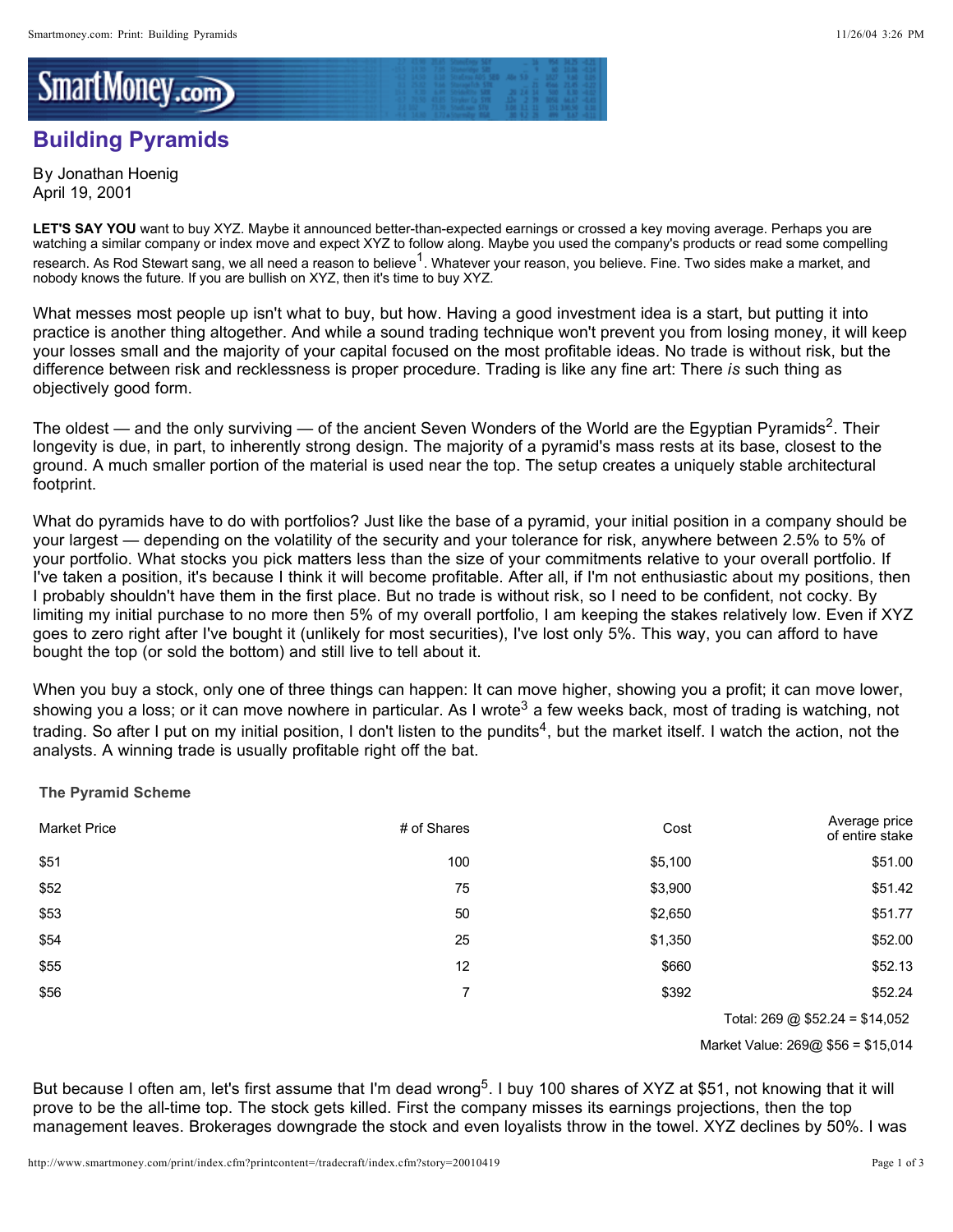wrong. Assuming I bought a 5% position, I've bought a 2.5% tax loss. My ego has been bruised more then my portfolio. I'd probably take the loss, revisit my analysis<sup>6</sup> and keep watching.

What I won't do, however, is something too many traders do: double down. If I buy 100 at \$51 and 100 more at \$26, I'm long 200 shares (now more than 10% of my overall portfolio) at an average cost of \$38.50. With the stock at \$26, it still has to climb 47% for me to get back to "even." It could happen, but not without me putting an inordinate amount of my capital into a trade that isn't working out to begin with. The point isn't to be right, but to be profitable.

Conversely, let's assume that my analysis was correct, and after I buy 100 shares of XYZ at \$51, the stock moves to \$52. I've got a winner on my hands, which is what we want. Ironically, it's also where most people start getting into trouble.

Contrary to the trader stereotype, I'm not simply looking to buy before Regis<sup>7</sup> and sell after Rosie<sup>8</sup>. I don't want to be in stocks for minutes, but months. So despite the human instinct to make the cash register ring when an initial position becomes even marginally profitable, it's a sign to *increase, not decrease, your exposure*. When a stock moves up from your purchase price, it's telling you something: You were right.

Most people cut themselves out of winning positions way too early because they want to feel good about having cashed a ticket. But the stock is not psychic. It doesn't "know" I bought it down at \$51. So if I've bought 100 shares of XYZ at \$51 and the stock moves to \$52, I'll add another small position, let's say 75 at \$52. Now I'm long 175 shares, almost double my initial commitment, at a below-market average price of \$51.42.

And if I liked it at \$51 and \$52, you can bet I'll like it at \$53. I'll buy another 50 shares. And 25 more at \$54. Add another 12 at \$55, another 7 at \$56 and so on. My position is expanding, but so are my profits, as the table shows. I am trading with the trend and focusing my capital on winning ideas. I'm riding the wave, not fighting it.

If the name of the game is "buy low, sell high<sup>9</sup>," you might ask why I don't simply sell the stock as soon as it shows a profit and move on to another trade. After all, don't traders buy and sell quickly, jumping in and out for the quick buck? As we all know, it's tough to pick winning stocks. Many trades just won't work out. So when I am fortunate enough to be right once in a while, my interest isn't taking quick profits, but maximizing the earning potential of my positions.

With XYZ at \$56, I'm up a little less than \$4 a share on paper. But I'm really up more. Why? *I've got a winner!* I have a healthy-sized position at a low average price of \$52.24 a share. XYZ has already trended higher and caught the interest of new longs. There are a million people thinking about getting long at \$56. They'd love to trade positions with me and have bought a big block back at \$52.

It costs money to get into a good position, namely commissions, time and the small losses you've taken on other trades. The point isn't that every trade is a winner, but simply that your biggest positions are your winning positions. When you've got a winner, especially in a solidly constructed pyramid, you're in a good position — don't just give it away.

It's a tough world out there, and only after leaving several quarts of blood on LaSalle Street<sup>10</sup> did I begin to realize that good technique, namely money management, is what the game is all about. By staggering my purchases in a pyramid, I've bought comparatively few shares at the market's current price, so even a sharp retracement back to 53 won't knock me out of the game.

So now that we've touched on the basics of trading a position, we'll talk about the various positions, and how to begin assembling a portfolio, one week from today.

*Jonathan Hoenig is portfolio manager at Capitalistpig*<sup>11</sup>, a Chicago-based hedge fund.

<sup>1</sup>http://www.letssingit.com/lyrics/s/stewart-rod/4.html

<sup>2</sup>http://www.pbs.org/wgbh/nova/pyramid/

- <sup>3</sup>http://www.smartmoney.com/tradecraft/index.cfm?story=20010322
- <sup>4</sup>http://www.smartmoney.com/pundits/index.cfm?story=method
- 5http://www.jacobinternet.com/manager.html
- <sup>6</sup>http://www.smartmoney.com/tradecraft/index.cfm?story=20010315

<sup>7</sup>http://tvplex.go.com/buenavista/livewithregis/index.html